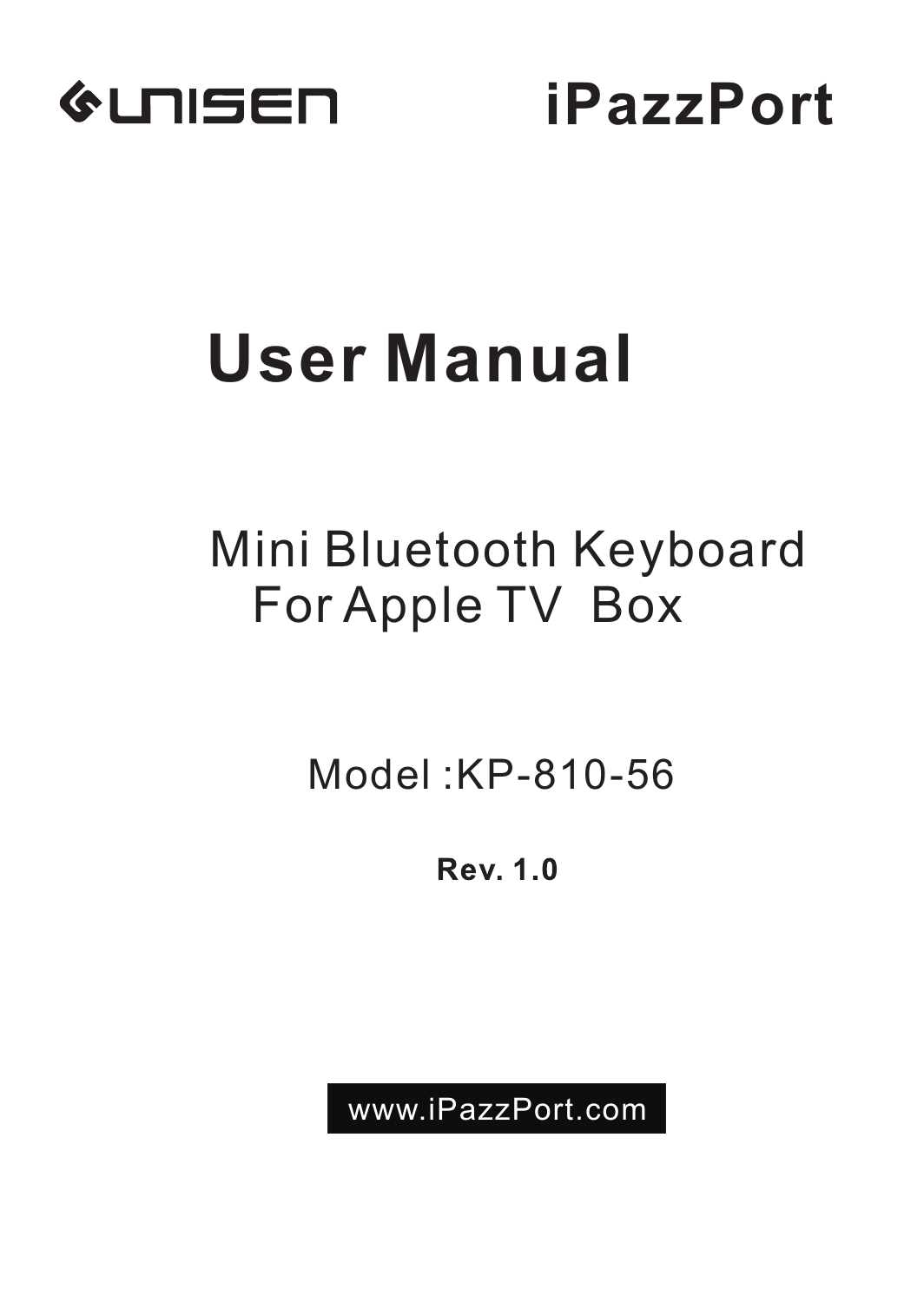# **1 Product description:**

 Specifically designed for Apple TV 2,3rd , this is a convenient and practical Bluetooth QWERTY keyboard with embedded case in the back to hold your apple tv 2th or 3th remote together to enhance your Apple TV box and secure your tiny remote as long as you put your Apple TV remote into the keyboard and connect it through Bluetooth

Highlights:

 \* Portable and handheld design and specifically designed back case ( to be comfortable in hand and to save your much time in searching all the rooms for your tiny remote.)

 \*Bluetooth enabled, the 56 pairs directly with your Apple TV set top box and gives you the simple ability to enter text ,password for searching items or router connection

 \*Even better, this keyboard can hold the Apple TV 2/3 remote to be secured in the back of the Keyboard.

 \*Use the Keyboard on top for text entry, flip it over for the convenient use of the traditional Apple TV 2/3 functions of your existing remote \*It is also compatible with other standard Bluetooth enabled devices \*with Built-in rechargeable Lithium battery

### **Please Note :We Do Not Provide Apple TV Remote**

**Specifications:**

Bluetooth connection Max distance:30ft Power Supply: DC 3.7V Built-in Recharge Li-ion Battery Size: 6.1\*1.8\*0.6 inches Weight: 2.05 ounces

**System requirement:** Windows Mac OS Android /Google OS ,ios

**Package:** Keyboard 1 Charging cable 1 User manual 1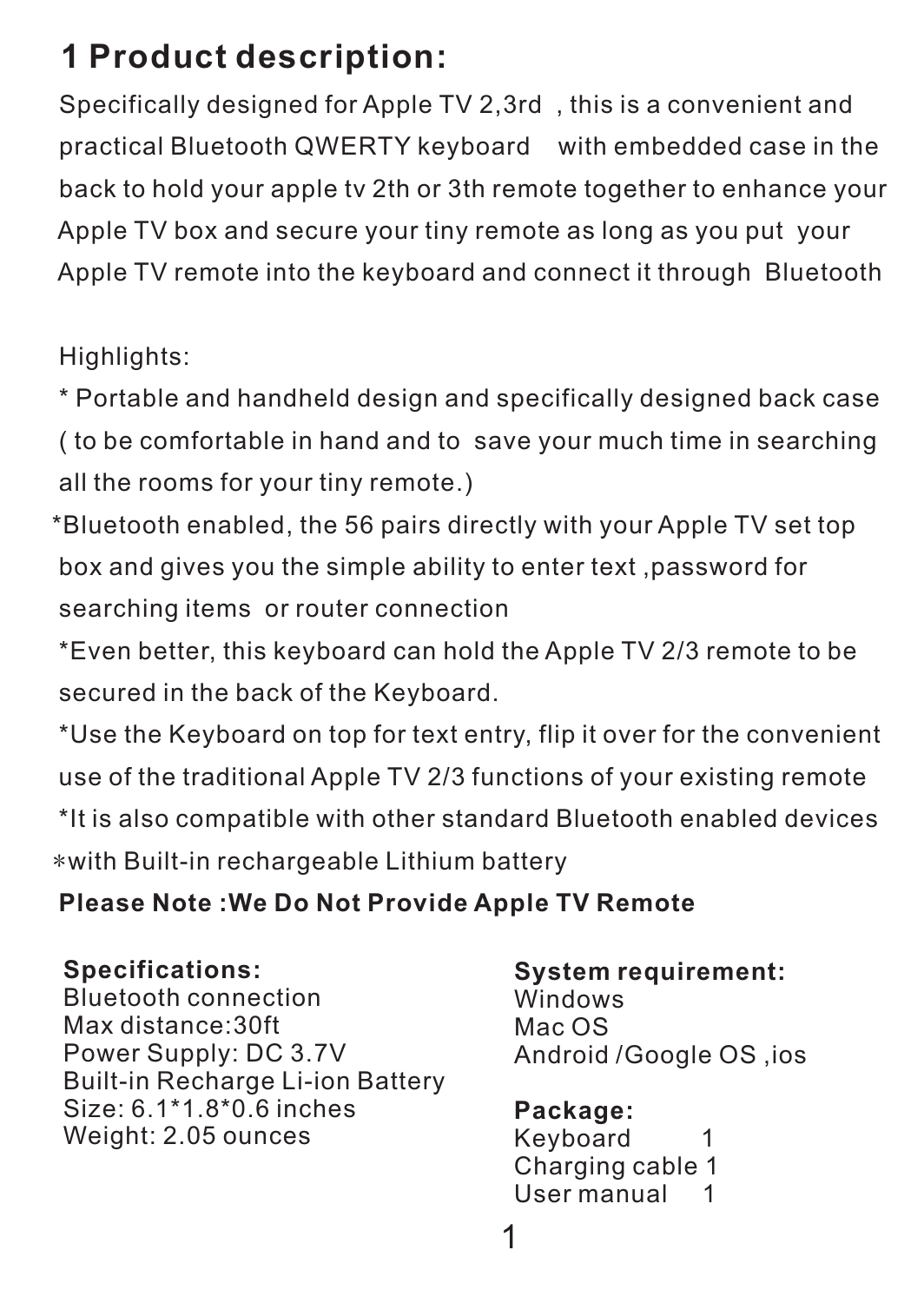# 2 Appearance:

# 2.1The front keys



|                 | <b>Function</b>                | Operation                                                       |
|-----------------|--------------------------------|-----------------------------------------------------------------|
| Key shift input | $2^{n}$                        | For Example, to input "?" have to<br>press Shift + "?"          |
| Key Fn          | Upper blue<br>character input  | For example, to input number key<br>"7" have to press Fn+"7"    |
| Key BT          | Press to build<br>connection   | Press Fn+BT                                                     |
|                 | Cursor up, down<br>left, right | Press the four keys to move<br>cursor up, down, left, and right |
|                 | <b>Back Space</b>              | Tap to operate like Back Space on<br>the normal keyboard        |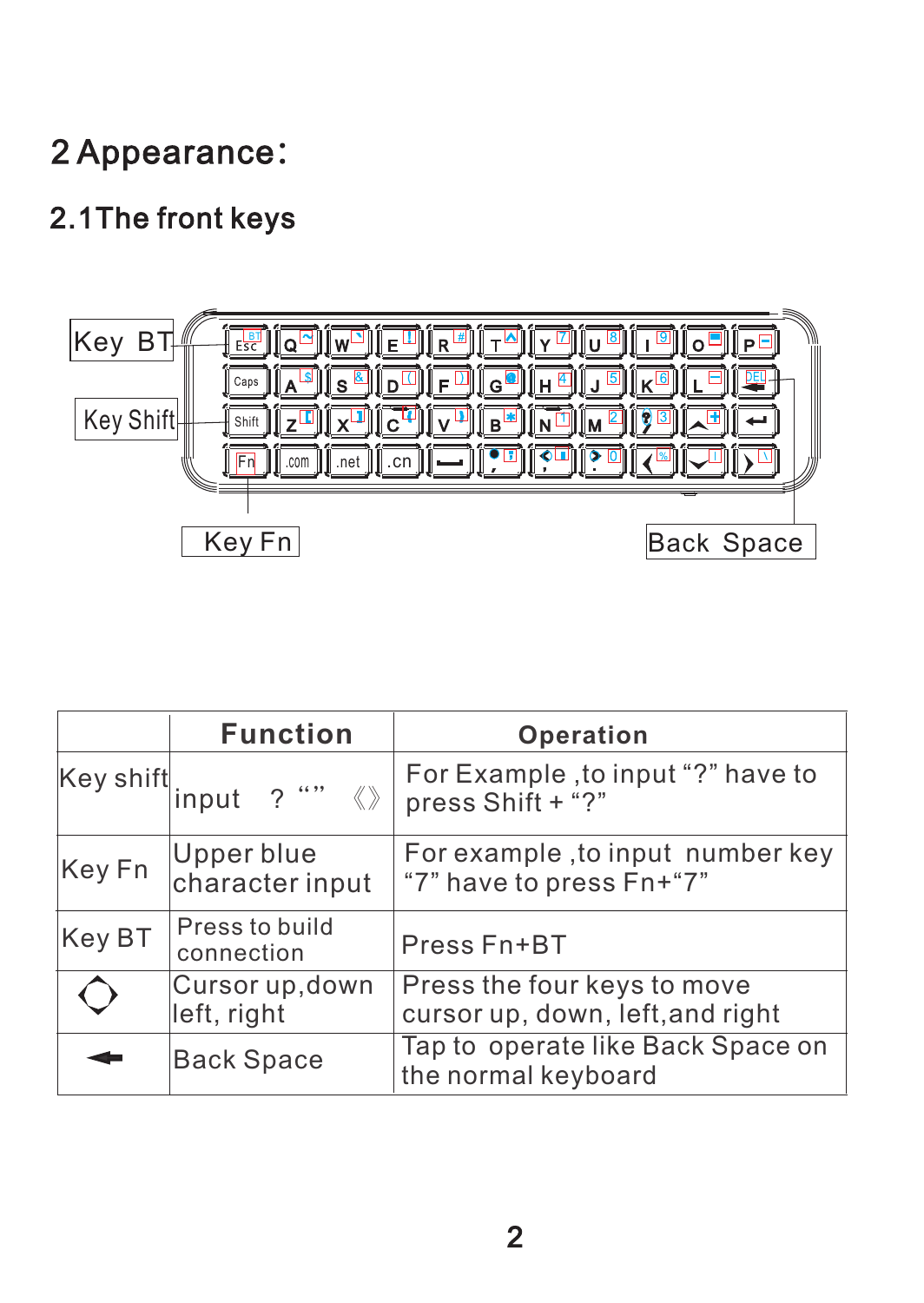# **3 How to use**

## **3.1 to power it on**

 Turn keyboard on by switching power button to "on". Blue LED lights up then goes out.



## **3.2 Recharge your keyboard**

When LED flashes even without any operation, that means your keyboard is in low voltage. Please recharge it by the included charging cable .(Mini end of USB cable to keyboard and other end to PC) .The red LED light will be steady on and go off when fully charged.

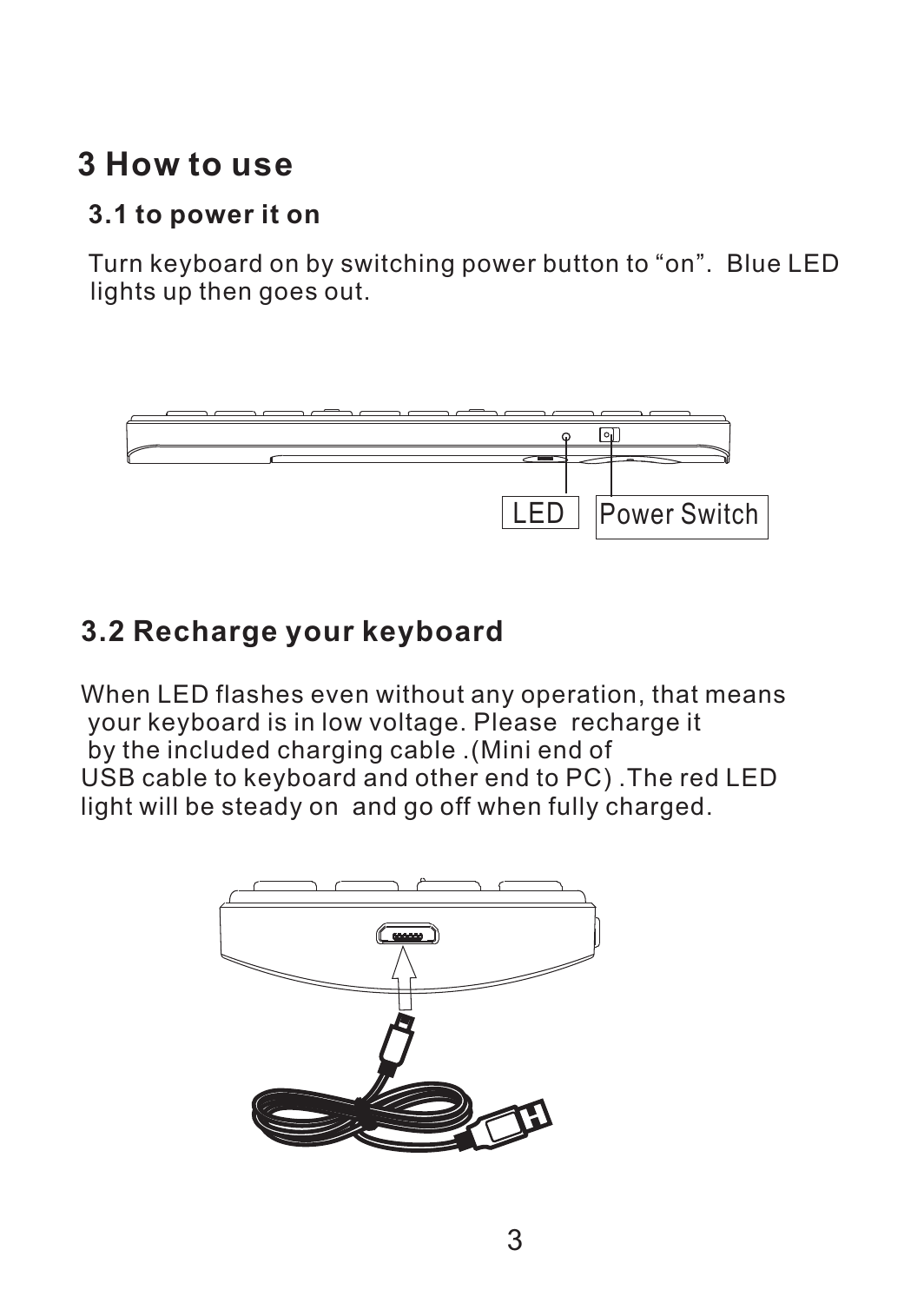## **3.3 Put your Apple TV remote into the back case of the keyboard**



#### **Notice**:

- 1The end hole of the back case is for the signal transmitter of your original remote (Please starting from the bottom of the keyboard)
- 2,If you think your Apple TV remote is a bit loose in the back case , please use tape to make it more stable
- 3. This back case is perfect for Apple TV2 and Apple TV 3 remote

# **3.4 to pair it with your Apple TV box**

1) on your keyboard:

(to make sure the keyboard is not in low power capacity) Turn on the keyboard and long press the key "Fn" and then" BT" to make the Bluetooth keyboard search other Bluetooth devices around (the blue indicator will flash, which means the keyboard is in a searching mode and can be found by other bluetooth devices.) note: Please mind the order "first press Fn and then BT ", and never let go of your fingers until the Blue indicator beside the "On/Off" button blinks quickly which means a searching mode.

#### 2) on your Apple TV

Connect your Apple TV box to TV and turn TV on . then use the remote to navigate to" setting" and click and follow the the steps below

4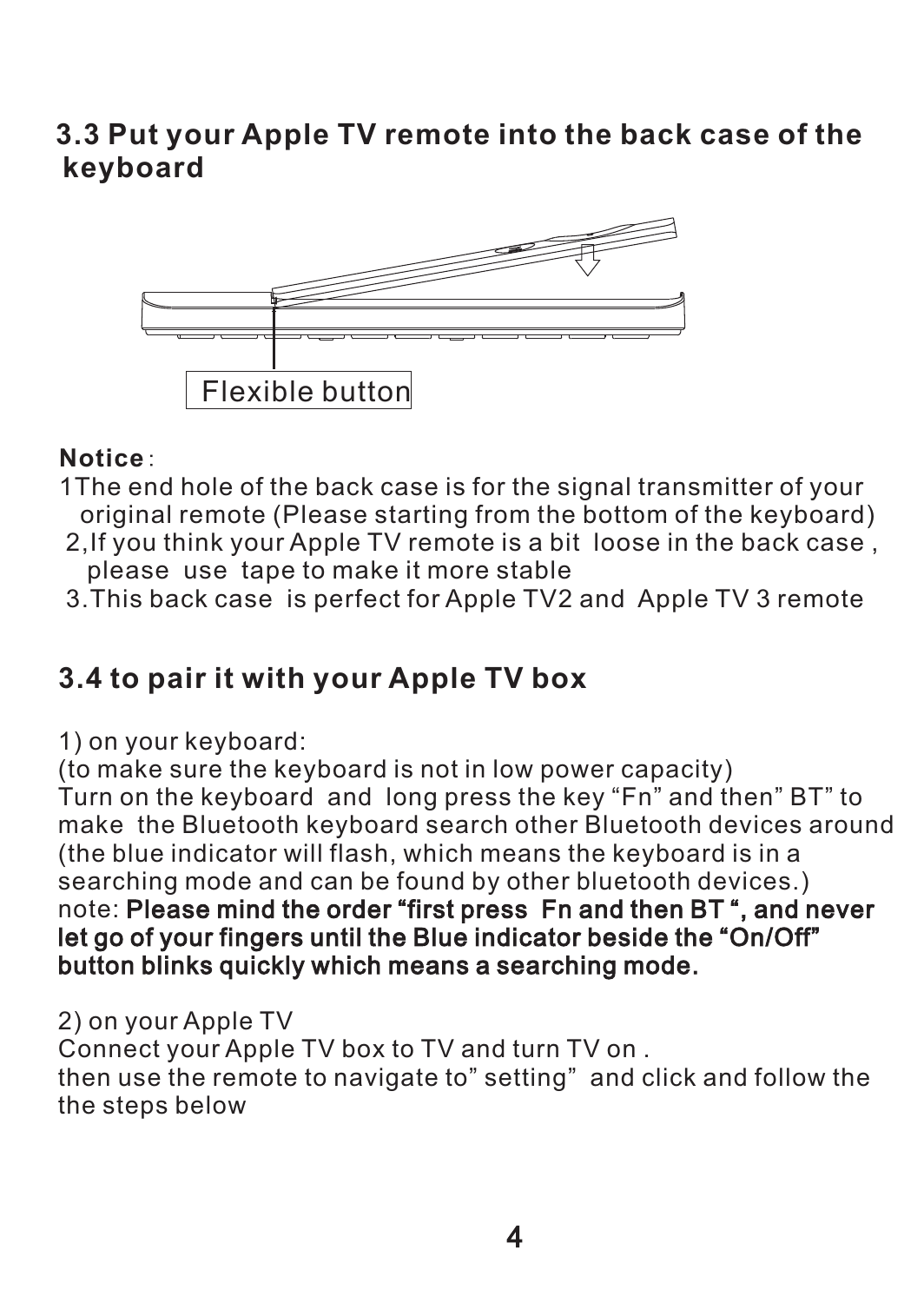



## 3.4.1 Click Setting

## 3.4.2 Click Bluetooth under General







## 3.4.4.Connected

note;

- 1) the Apple TV will search other Bluetooth devices around when you press Bluetooth under general in steps 3.4.2
- 2) you may have to wait for a few seconds before the TV find the external Bluetooth keyboard which ends with an icon" iPazzPort Bluetooth" on TV screen.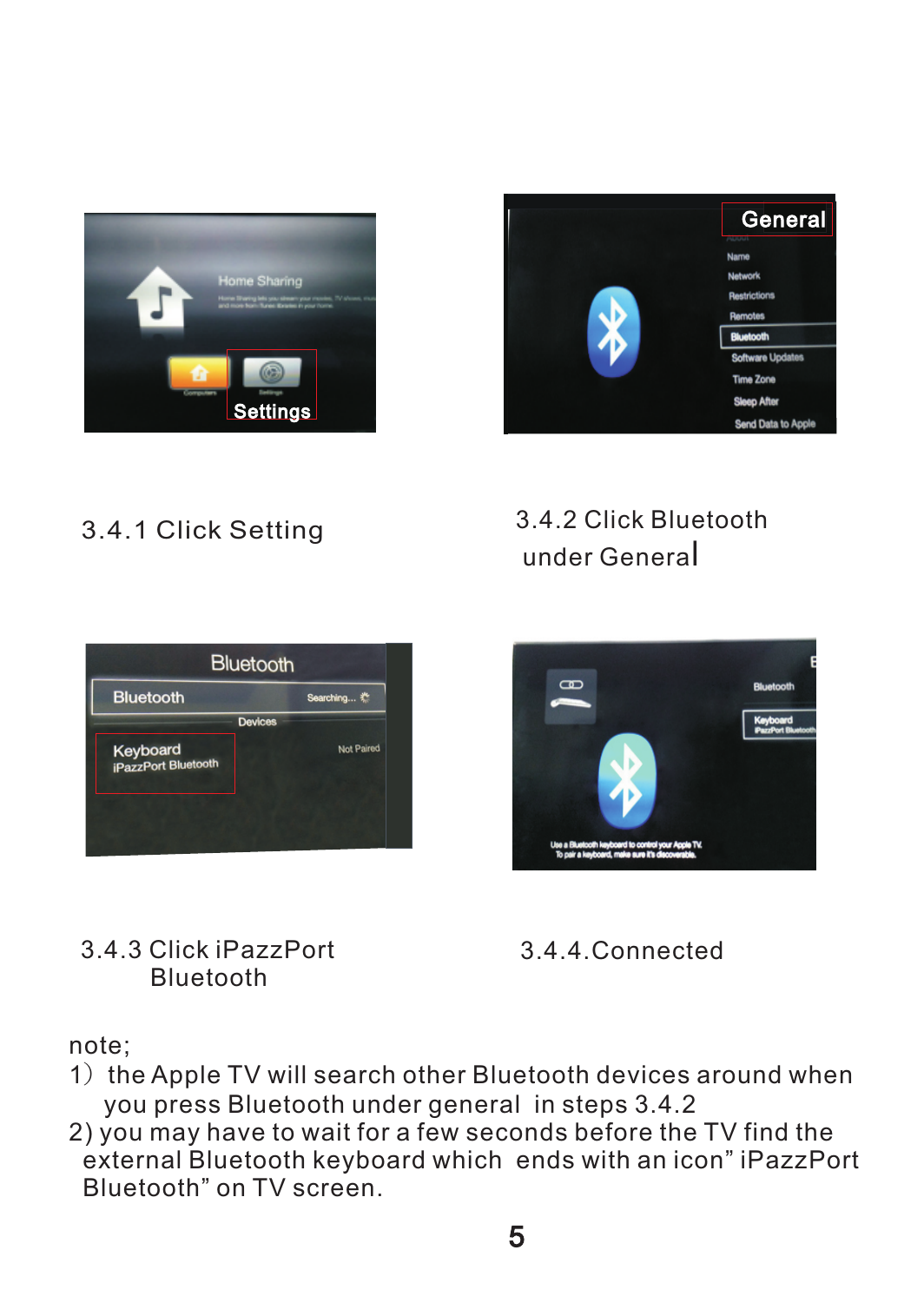# 3.5 to use it with your Apple TV

### **3.5.1 the front keyboard for smooth text input**



3.5.2 flip over for the use of the existing remote



note:

The keys on the keyboard is intuitive enough to get familiarized with the operation. And you may refer to the page 3 (the front keys) .

6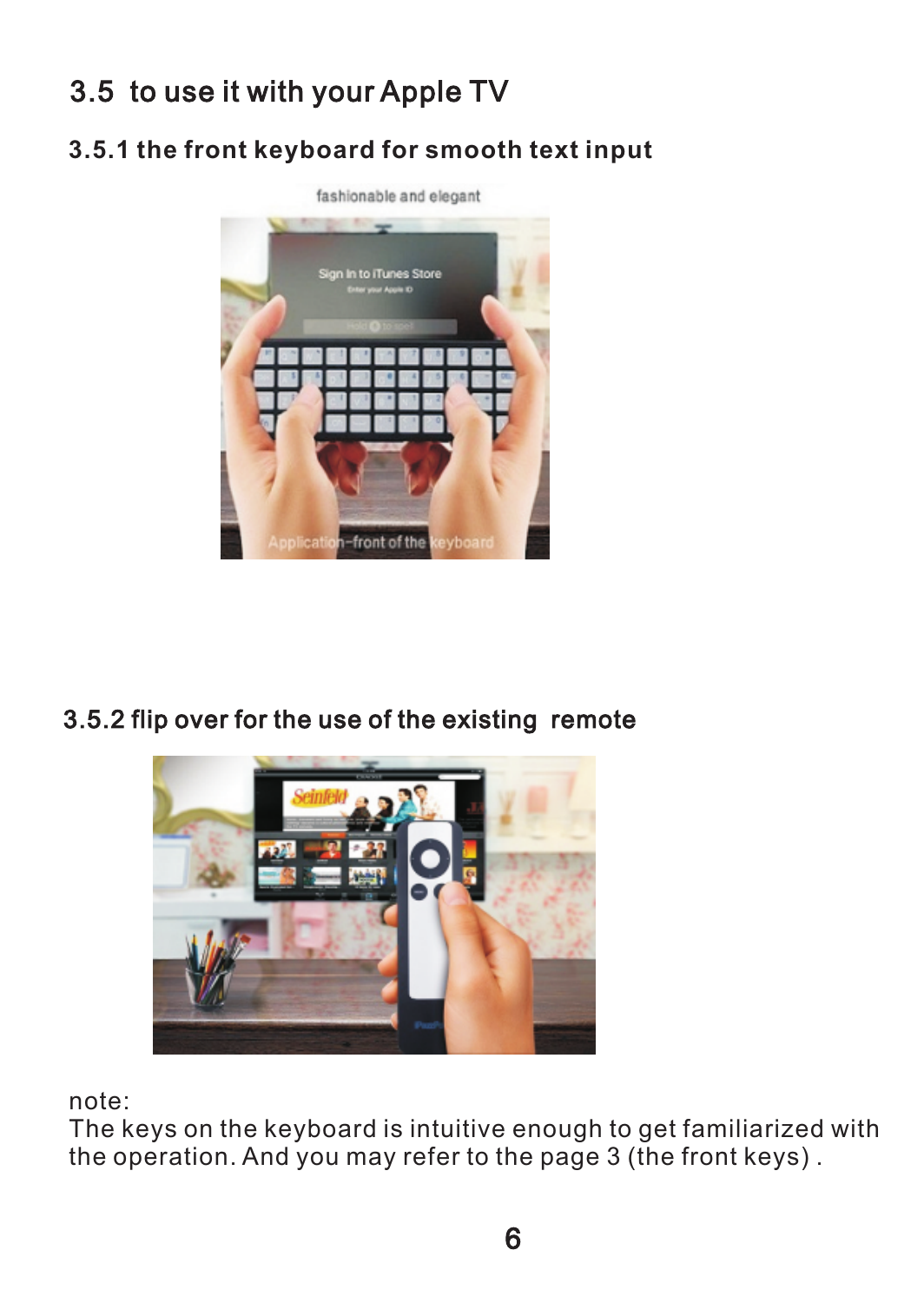# 4 Troubleshooting:

## 4.1 Fail to pair it with Apple TV

(1)Please make sure the resource signal is strong enough.

(2)Please make sure the keyboard is not in low power capacity .

(3)Please make sure the keyboard and Apple TV are both in searching status.

(4)Please make sure the frequency interference around is modest (5)[refer to page 6 --3.4 (1)] Please mind the order "first press"Fn and then BT ", and never let go of your fingers until the Blue indicator beside the "On/Off" button blinks quickly which means a searching mode.

Note :

Please refer to basic steps we mentioned in page

Please refer to reasons and steps to be mention about "fail to stay connected with Apple TV "

Please refer to our specifically written article about pairing Bluetooth keyboard with Apple TV

at http://ipazzport.com/en\_article.asp?id=223

- 4.2 what if I lost or get lost my original remote
- (1) Use an old or another Apple TV remote
- (2) Use a third Bluetooth keyboard like this(you should borrow a Apple remote to sync this keyboard with your Apple TV)
- (3) App: You can Download and Install free Remote app to turn your iPhone, iPad, or iPod into an Apple TV remote once they have connected to the same Wi-Fi network and home sharing button is turned on

Steps install app---click the icon "add Apple TV "---paired

(4) Buy another new one

4.3 fails to stay connected with Apple TV

- (1) You have to go forward or back out of some APP or programmer with your remote .( the keyboard may be not compatible with some APP or programmer)
- (2) Not being used within 2 minutes ,it disconnects but reconnects once you use it again. Example: watching a movie on Netflix it shows disconnected and once the movie is done you press any button to reconnect the keyboard if you want to watch something new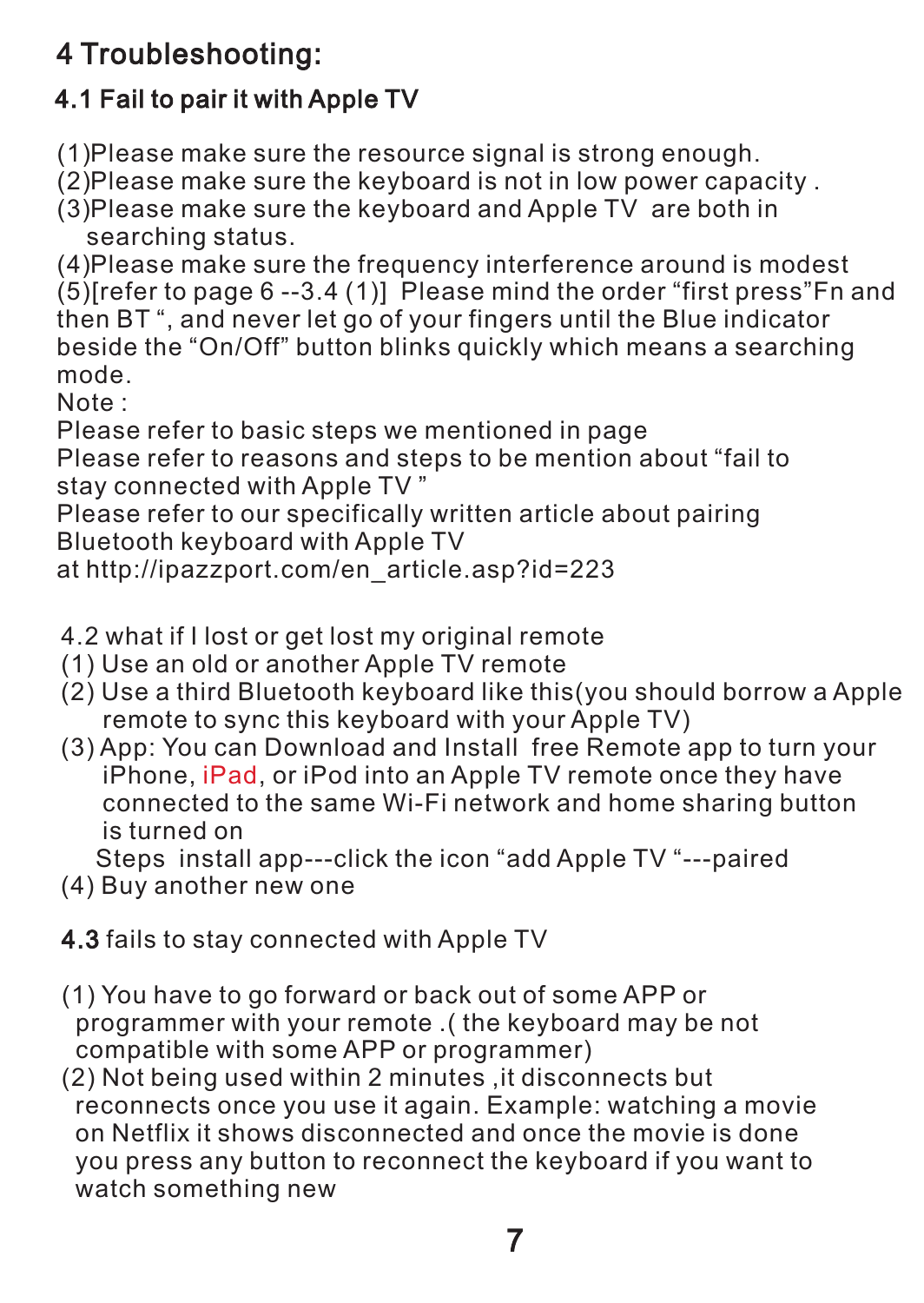- (3) Please make sure the resource signal is strong enough
- $(4)$  Please make sure the keyboard is not in low power capacity
- (5) Please make sure the keyboard is not being connected with some other Bluetooth devices around at the same time ( like TV ,smart phone, speaker ,etc)
- (6) Frequency interference always exists. Please put away obstacles or shut off other Bluetooth enable units with similar frequency , or put the keyboard closer to the PC or TV.
- (7) please point this keyboard at your TV box to get better signal transmission and reception .

## 5 FAQ

5.1 Does it include an Apple TV remote? No, it is not included. You should buy an Apple TV remote separately

## 5.2 Does it work with Apple TV 4th?

Yes. As a standard Bluetooth keyboard ,this also works with Apple TV 4th .the regret is the back case doesn't fit the Apple TV 4 remote.

5.3 Can it pair with multiple devices at the same time? This Bluetooth keyboard is also compatible with other Bluetooth devices, but it can't control two Bluetooth devices around that connected with it at the same time

## 5.4 How is about the battery ?

This keyboard is powered by a Built-in rechargeable Lithium battery charged by included charging cable in the package. And the standby will lost even longer if you shut off the keyboard when not in use

### 5.5 Does it work without Apple TV remote?

Yes if it is connected with your Apple TV in advance. or, y ou will have to use an Apple TV remote to activate the Apple TV's Bluetooth function to sync this product with the Apple TV.

## 5.6 Is there a similar one for Apple TV 4th?

Yes ,there is also a specifically designed Bluetooth QWERTY keyboard with back case for Apple TV 4th with the same brand of iPazzPort named kp-810-56S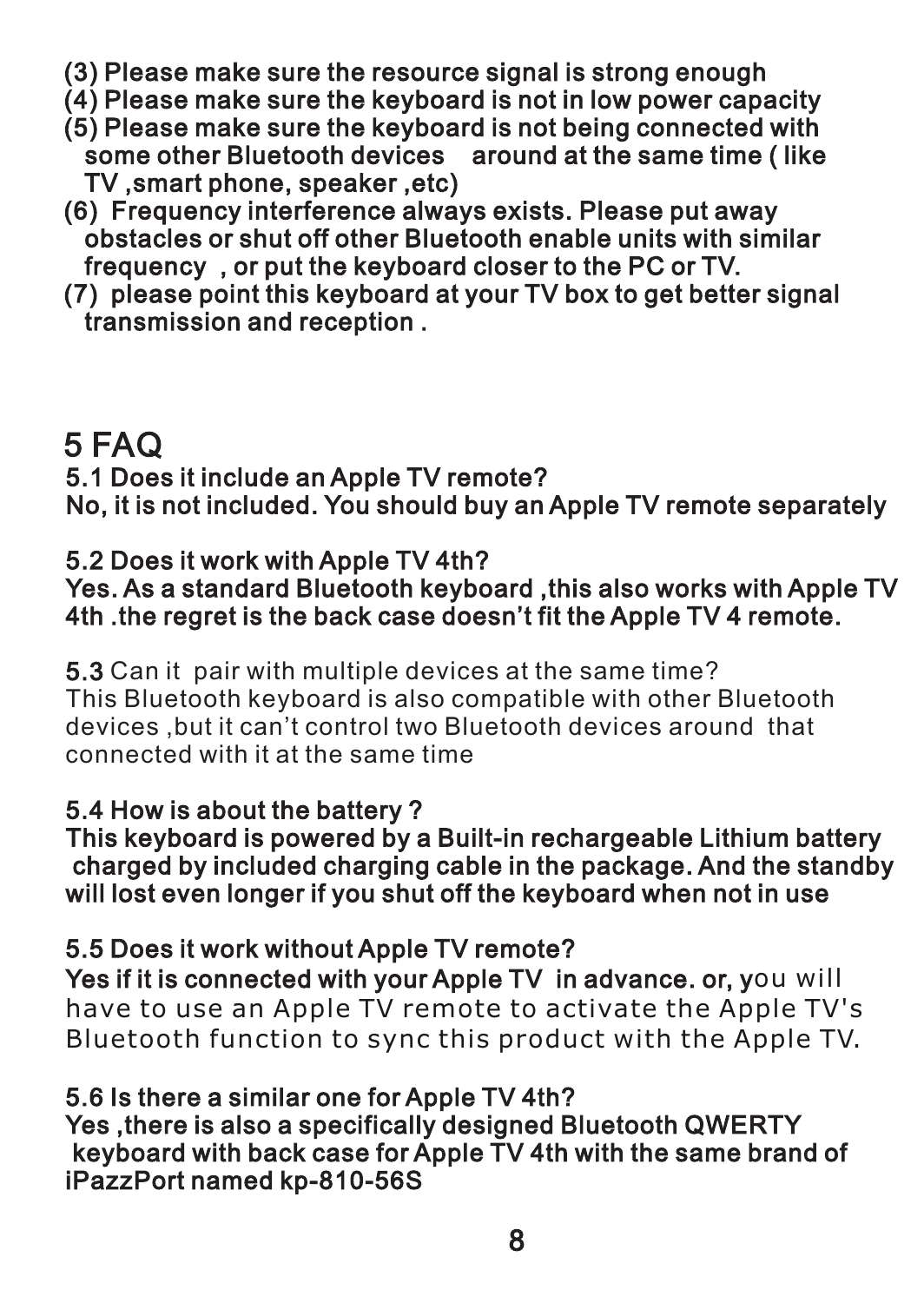- 6 Safety matters and maintenance :
- 1 )Don't drop this keyboard into water .Never expose it in the sunlight or near the fire .
- 2)please turn off the keyboard in hospital ,airport and gas station.
- 3 )never use it while driving .
- 4)please take out the lithium battery if you keep it in standby time for a long time.
- 5) please replace the battery timely and properly .
- 6) please handle the worthless lithium-li battery properly in case of pollution .
- 7)Shut off other Bluetooth units to reduce frequency interference .
- 8) handle it gently and put it beyond infant's reach.
- 9) please contact us if you have any question with this product.
- 10) Never take apart it without permission in case of unexpected damages to the keyboard that results in invalid warranty

#### **7 warranties and support :**

- 1) we value your suggestion , feedback which are important for better products and service in the future.
- 2) The warranties is in line with the business standards and Amazon platform rules
- 3) warranties may not apply to all cases ,it depends on factors like the way you use, the place you buy from, the time you keep it ,etc.
- 4)Please contact us for helps and warranty in valid period. please email us at support@ipazzport.com if you have any question
- 5) please make clear the full name of the product and the question so that we can support you more effective
- 6)Please keep on eye on our product updates (version, software, useful tips) on our official site and social platform ( please search iPazzPortFans on facebook
- ,twitter, Google+, etc to give some suggestions and feedbacks )
- 7) Please share your reviews on Amazon or other platform if you like this product or email us or leave messages on our social platform if you have any question ,suggestion ,complaints with our product and service.
- 8)Please keep this for convenient after service.